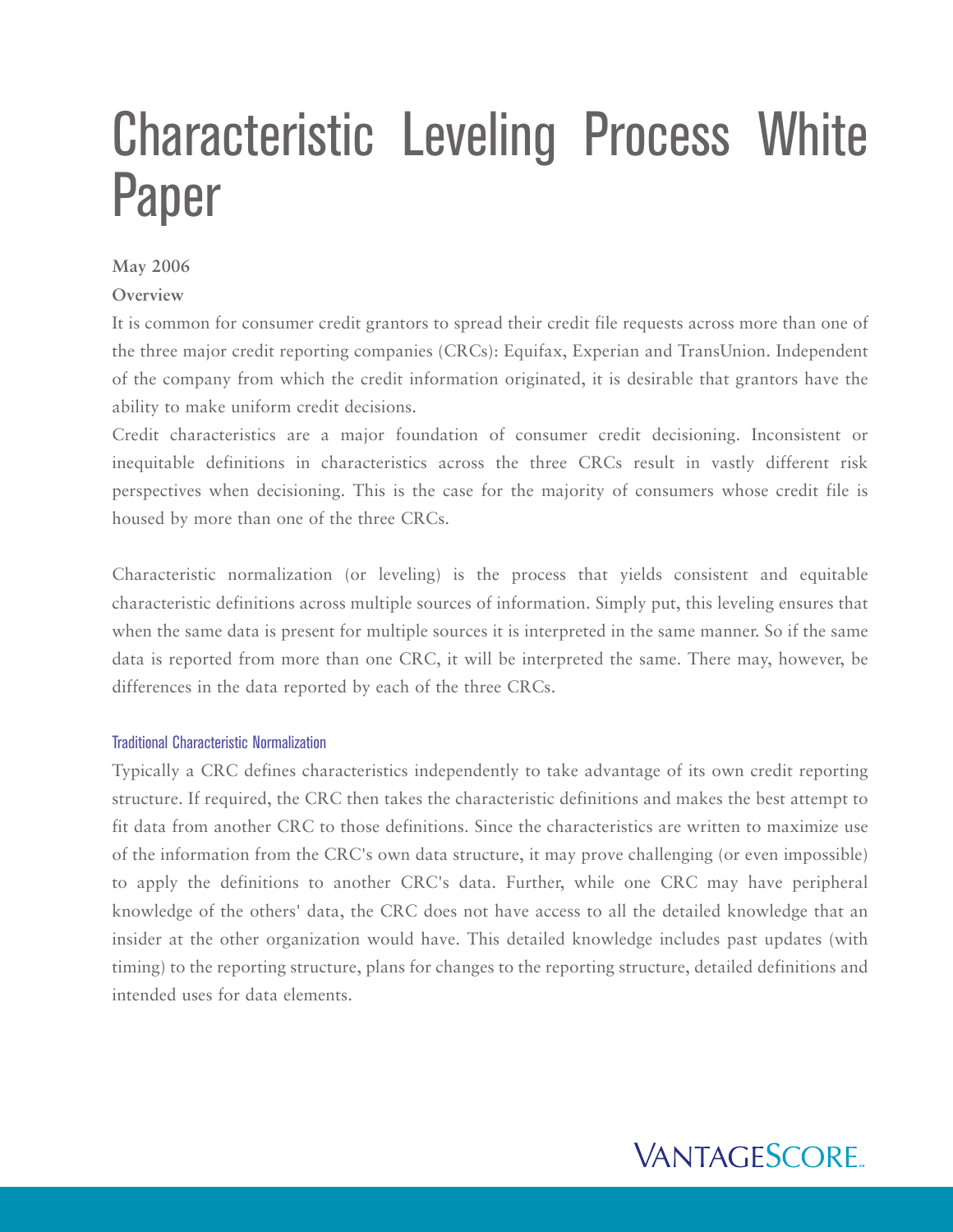#### True Characteristic Normalization

Several major credit grantors have, on occasion, requested true characteristic normalization, which is a process that involves a cooperative effort by credit data experts from each of the involved CRCs. These experts begin by understanding the customer's objectives and underlying philosophies for the desired set of characteristics. Using their collective knowledge, the experts then build a set of characteristics that most align the definitions for all the CRCs to reflect the philosophical concepts agreed upon by all, including the customer.

#### Phase 1 — Specification Creation

This first phase of the process, the creation of an initial set of characteristic specifications, requires detailed communications between the customer and the credit data experts from each involved CRC. The customer determines the desired set of characteristics and defines a clear objective for the set, such as use with their prescreen criteria, account management criteria, credit risk modeling, etc. The credit data experts from each CRC then review the characteristic list with the primary goal of understanding the customer's intent and objective. Both of these factors have a major influence on how they formulate the characteristic definitions. As part of this initial review, items needing clarification by the customer are highlighted. After each CRC has reviewed the characteristic list, the customer and CRCs jointly participate in a round of discussions for questions and comments. At that time, the credit data experts point out any concepts that may prove extremely challenging or even impossible to level across all CRCs. Concepts and characteristics may be scrapped or marked as pending further review.

With the list of characteristics as their starting point and the customer's intent clarified, the individual CRCs compose a set of characteristic definitions based on the data elements available for their respective organizations. After sharing definitions with the other CRCs, the credit data experts work with the customer, who directs them on how to resolve definitional or philosophical differences. It is imperative that the customer drives the decision-making process, because the characteristics will be a reflection of the customer's own credit policy. Based on the customer's input, the credit data experts then modify their own set of characteristic specifications, repeating the process until the characteristic definitions satisfy the customer's objective and are as leveled as possible.

## Phase 2 — Programming and Auditing

The characteristic specifications must be programmed (or coded) and audited before the characteristic set can be approved as production-ready. The goals of the audit are to verify that the characteristics have been coded accurately and that the characteristics have been leveled as best as possible without compromising the overall objectives for the set. Because this approval must come from both the credit

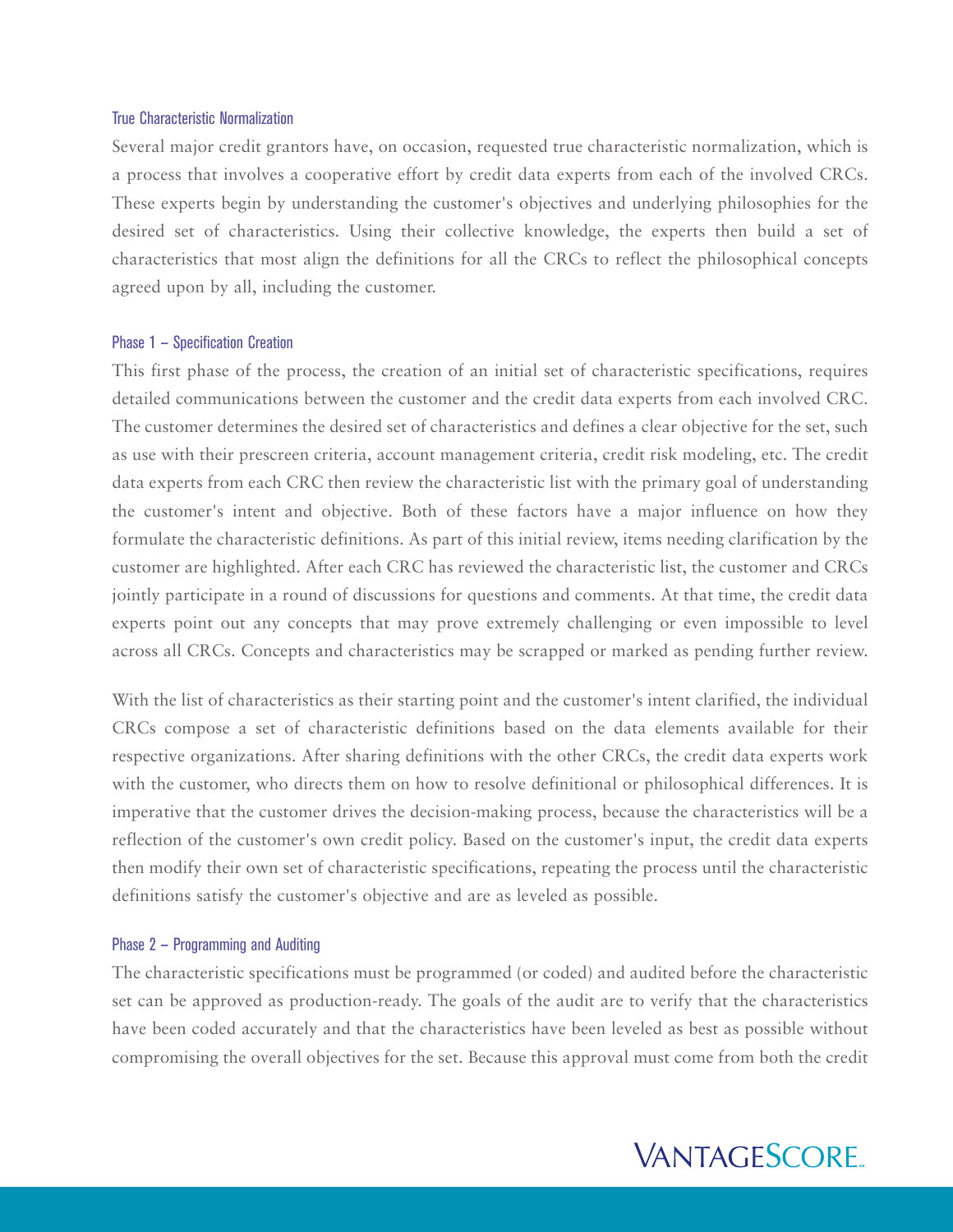data experts and the customer, they work together to develop an exhaustive audit plan. Typically, the audit entails each CRC pulling credit files in an anonymous manner for a selected sample of consumers, applying their respective characteristic definitions to those files, and performing a quality audit on the characteristic values.

When discussing the audit process, it is helpful to understand that the characteristics are composed of a set of building blocks (or filters) that define basic concepts used in credit decisioning. These concepts include such concepts as industry types (e.g., banking, finance, retail), payment behavior (e.g., 30-day rating, presence of bankruptcy, satisfactory rating), and credit inquiries initiated by the consumer. Characteristics are then defined using these building blocks (or filters). For example, a characteristic "Total Number of 30-Day Ratings on Retail Accounts" would use the retail and 30-day rating filters.

For the audit, the values for both the individual filters and the characteristics for individual consumer profiles are compared between the CRCs. Since the filters summarize a consumer's credit data at a component level, rather than an overall profile level, additional statistics are needed to audit at the consumer level. Each CRC generates summary characteristic statistics (e.g., minimum, maximum, mean, median, and quantile values) to assist in completing this portion of the audit.

Based on the results of the filter and characteristic comparison between CRCs, the characteristic specifications may be edited to accommodate scenarios that are present in the data but not addressed by the original set of specifications. More importantly, the specifications may be modified to further minimize differences between the CRCs, while maintaining the agreement in credit perspectives. Whenever significant modifications are made to the specifications, summary filter and characteristic statistics are generated for the new batch of specifications and those statistics are compared to the previous batch of statistics. The CRCs and customer confirm the observed differences are a result of the modifications, and that they are in alignment with any expectations.

Depending on corrections for quality and the differences between the CRCs, the programming and auditing may require several iterations before a final set of characteristic specifications and programming are approved. Any outstanding differences are noted as necessary, with supporting documentation for irresolution.

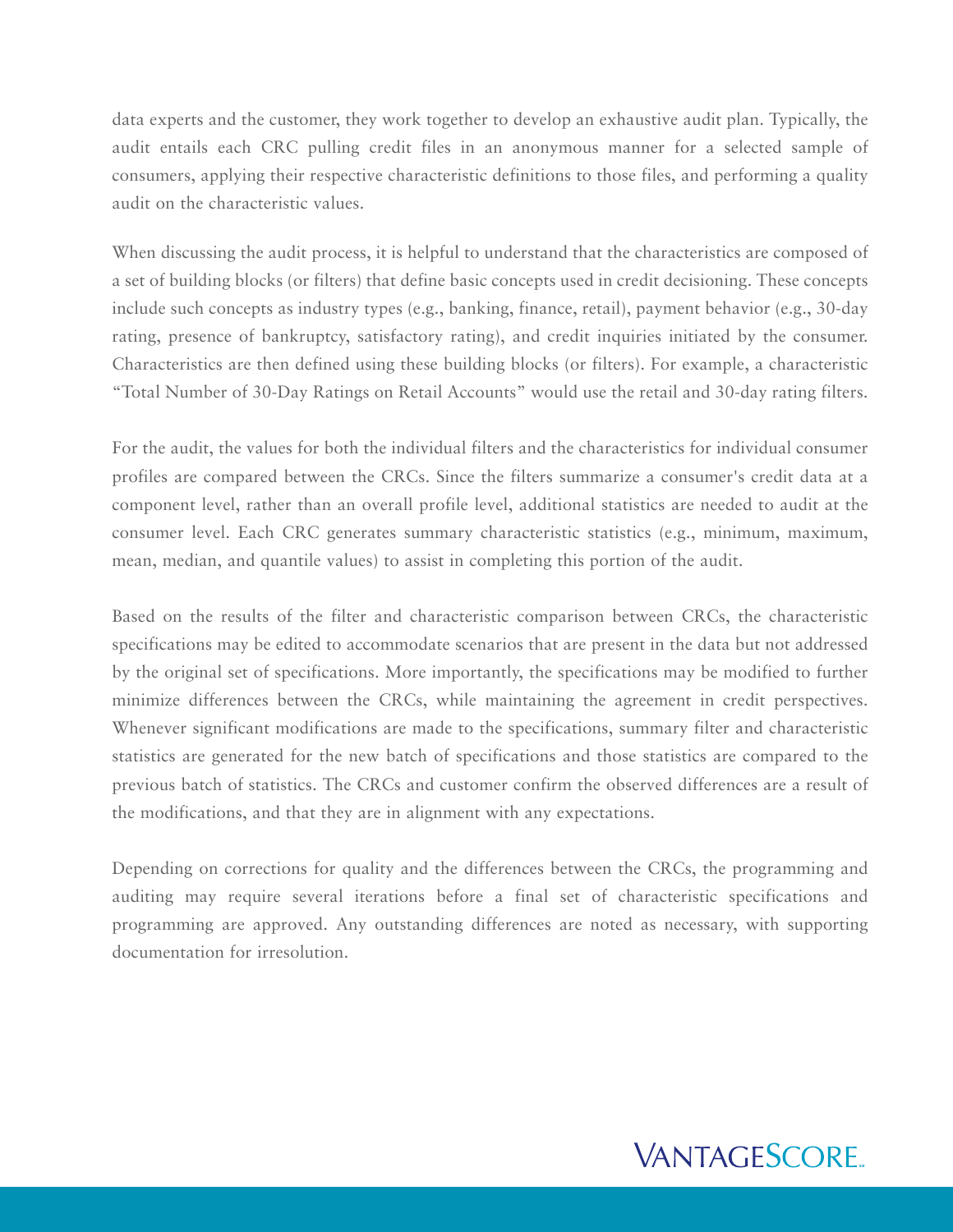**Figure 1 below pictorially represents the characteristic normalization process flow.**



**Figure 1: Characteristic Normalization Process Flow**

During the entire process, the credit data experts communicate extensively among themselves and with the customer to construct a normalized set of characteristics. These experts have access to the resources within their respective organizations and can supply important information, including reporting practices, intent and use of specific data elements, and changes to reporting structure. One CRC operating independently to apply definitions to another CRC's data will not have access to this in-depth knowledge, which can result in the data not being optimally used or even being used erroneously.

## A Case Study — The New VantageScoreSM

In the case of the new VantageScore, the customer was a group of model developers representing each of the three CRCs. The developers compiled a comprehensive list of characteristics to build a credit data risk model that could be implemented at all three CRCs. The characteristics, and hence the score, would need to be as consistent as possible for an individual consumer regardless of which CRC provided the consumer's credit file. The characteristics also had to maintain the credit risk philosophies approved by all three CRCs. Further, every effort would be made to avoid any single CRC's characteristic definitions being handicapped due to true data differences.

Characteristic list in hand, the credit file experts began constructing a level set of filter definitions.

As an example of this process, it was determined that a filter for "trade" was needed since many of the characteristics calculate values on the trade set of the credit file. Since the credit data experts know that

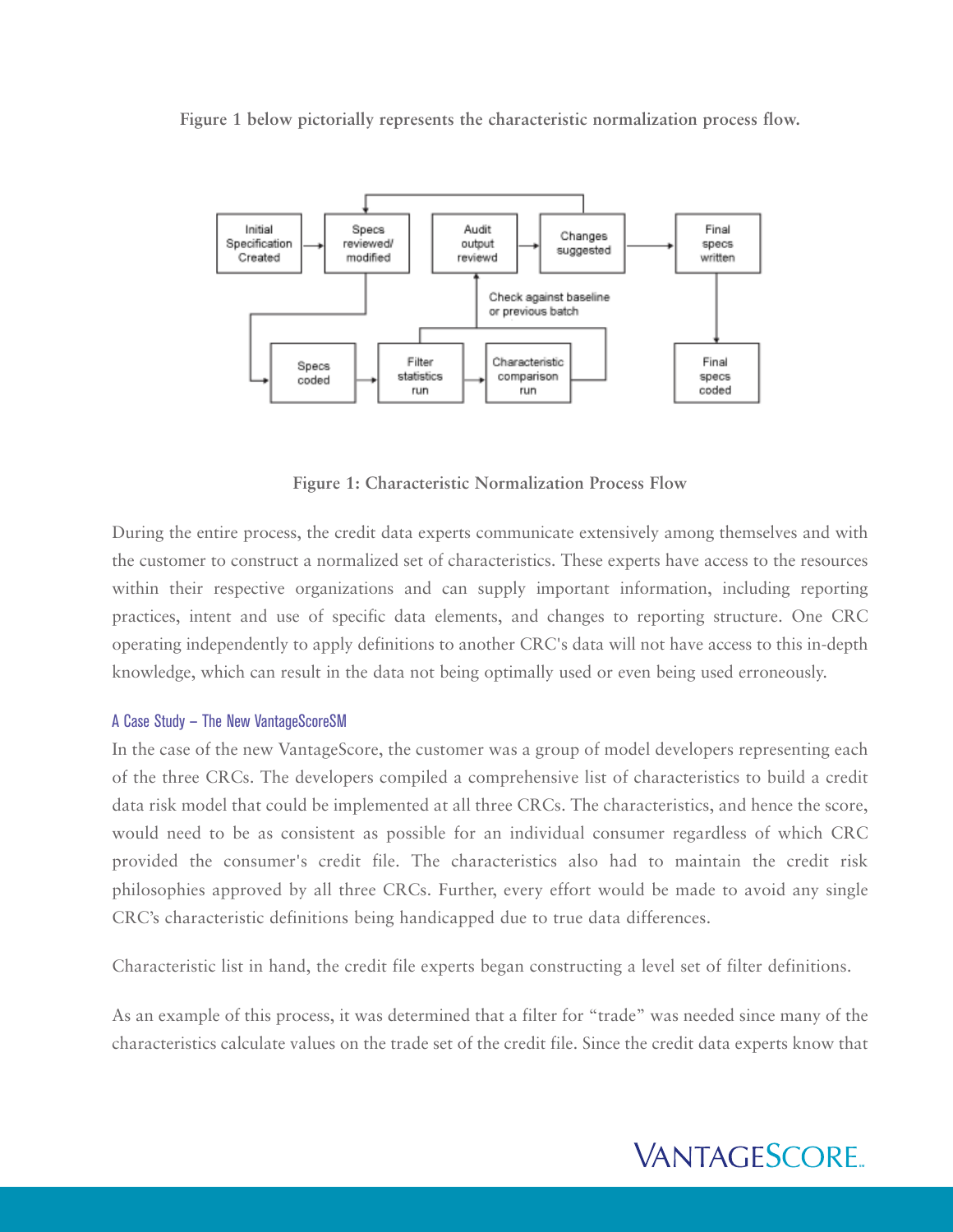there are differences between them in their display of "trade" it was agreed that normalization must occur. The difference is that one CRC displays their external collections as trades while the other two CRCs display them in a segment separate from trade. To normalize the trade definition, the decision was made by the credit data experts to exclude external collections in the trade definition for all CRCs.

Also, philosophically the CRCs agreed that factoring company data should be included as external collections and thus excluded from the trade definition. The result of this normalization process for the trade filter are the following definitions that contain codes unique to each CRC but provides a consistent end result across them.

|                                                                                           | <b>Definition for</b><br><b>CRC A</b> | <b>Definition for CRC B</b>                                                                                                                          | <b>Definition for</b><br>CRC C |
|-------------------------------------------------------------------------------------------|---------------------------------------|------------------------------------------------------------------------------------------------------------------------------------------------------|--------------------------------|
| <b>TRADE</b><br>Excludes external<br>collection trades and<br>factoring company<br>trades | TR-PT and<br>(Exclude IND-<br>YC)     | $Id = 07$ and Status $> 01$ and $ TR - TR$ and<br>(Exclude $KOB = YA$ , YC, (Exclude IND-<br>TYPE = FY, YA, YL, YZ, ZY Or Enhanced<br>$Type = 48,0C$ | $CODE = Y$ or Loan<br>Type FC) |

After several iterations of definitions and some initial coding and auditing using a common data sample, the credit data experts and the team of developers agreed upon the filter definitions. Building from these filter definitions, the credit data experts then assembled characteristic definitions.

For example, the following characteristic (age, in months, of oldest trade) uses a trade filter that has been normalized. All other aspects of the characteristic definition, the logic used, the length of the field, the default logic handling, etc., are consistent between the CRCs so that the characteristics yield equitable results when implemented, barring differences in the core data on the credit profile at each CRC.

| Age, in months, of oldest trade<br><b>SAS Label: AGE OF OLDEST TRADE</b><br>Logic: TRADE and (OPEN or CLOSED or STATIC) and MONTHS-OPEN <=<br>9998 |                                                          |  |
|----------------------------------------------------------------------------------------------------------------------------------------------------|----------------------------------------------------------|--|
| <b>Computation: MAX</b><br>Length: 4                                                                                                               | Operand1: MONTHS-OPEN<br><b>Operand 2:</b>               |  |
| <b>Default1: 9999</b>                                                                                                                              | <b>Default1 Condition:</b> $TR6001 = 0$ and $TR0102 = 0$ |  |
| Default2:                                                                                                                                          | <b>Default2 Condition:</b>                               |  |
| Default3:                                                                                                                                          | <b>Default3 Condition:</b>                               |  |

After more iterations of definitions, coding and auditing, the credit data experts and model developers finally agreed to a characteristic set that was production-ready. The developers then took this set of characteristic definitions to build the model that could be implemented at all three CRCs with consistent results.